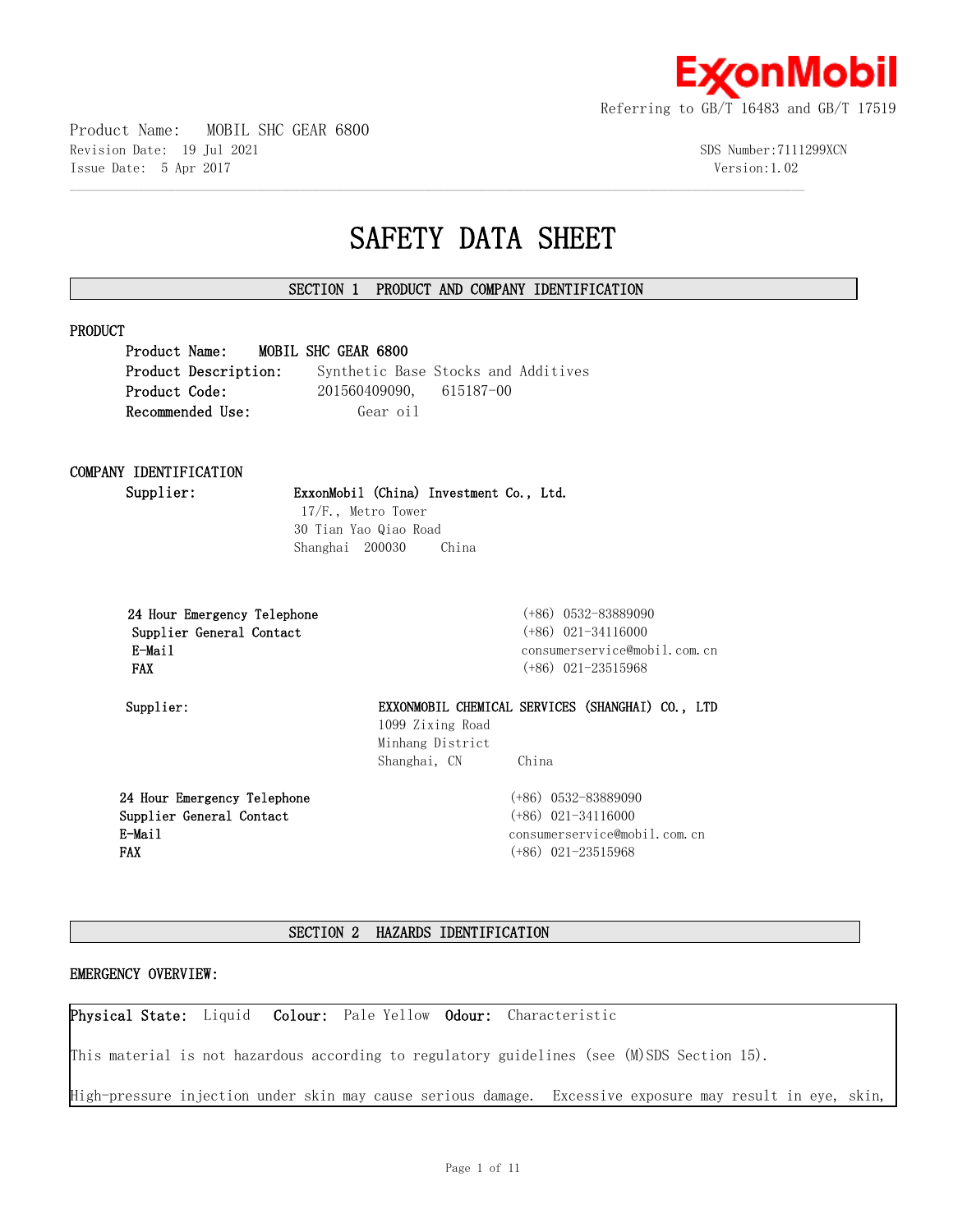

Product Name: MOBIL SHC GEAR 6800 Revision Date: 19 Jul 2021 SDS Number:7111299XCN Issue Date: 5 Apr 2017 Version:1.02

or respiratory irritation.

This material is not hazardous according to regulatory guidelines (see (M)SDS Section 15).

 $\mathcal{L} = \{ \mathcal{L} = \{ \mathcal{L} = \{ \mathcal{L} = \{ \mathcal{L} = \{ \mathcal{L} = \{ \mathcal{L} = \{ \mathcal{L} = \{ \mathcal{L} = \{ \mathcal{L} = \{ \mathcal{L} = \{ \mathcal{L} = \{ \mathcal{L} = \{ \mathcal{L} = \{ \mathcal{L} = \{ \mathcal{L} = \{ \mathcal{L} = \{ \mathcal{L} = \{ \mathcal{L} = \{ \mathcal{L} = \{ \mathcal{L} = \{ \mathcal{L} = \{ \mathcal{L} = \{ \mathcal{L} = \{ \mathcal{$ 

**Contains:** C12-14 TERT-ALKYL AMINES May produce an allergic reaction.

## **Other hazard information:**

## **PHYSICAL / CHEMICAL HAZARDS**

No significant hazards.

## **HEALTH HAZARDS**

High-pressure injection under skin may cause serious damage. Excessive exposure may result in eye, skin, or respiratory irritation.

## **ENVIRONMENTAL HAZARDS**

No significant hazards.

**NOTE:** This material should not be used for any other purpose than the intended use in Section 1 without expert advice. Health studies have shown that chemical exposure may cause potential human health risks which may vary from person to person.

**SECTION 3 COMPOSITION / INFORMATION ON INGREDIENTS**

This material is defined as a mixture.

## **Hazardous Substance(s) or Complex Substance(s) required for disclosure**

| Name                                                                      | CAS#             | Concentration*  | GHS Hazard Codes                                                                      |
|---------------------------------------------------------------------------|------------------|-----------------|---------------------------------------------------------------------------------------|
| AMINES, C12-14-TERT-ALKYL                                                 | $68955 - 53 - 3$ | $0.1 - 6.25\%$  | H302, H311, H317,<br>$H330(2)$ , $H314(1B)$ , $H400(M)$<br>factor $1$ , H410(M factor |
| BENZENAMINE, N-PHENYL-, REACTION PRODUCTS WITH 2,4,4-<br>TRIMETHYLPENTENE | $68411 - 46 - 1$ | $1 - 5\%$       | H316, H402, H412                                                                      |
| LONG-CHAIN ALKENYL AMINE                                                  | $112 - 90 - 3$   | $0.01 - 6.025%$ | H302, H304, H335,<br>H314(1B), H373, H400(M<br>factor 10), H410(M factor<br>10)       |

\* All concentrations are percent by weight unless ingredient is a gas. Gas concentrations are in percent by volume.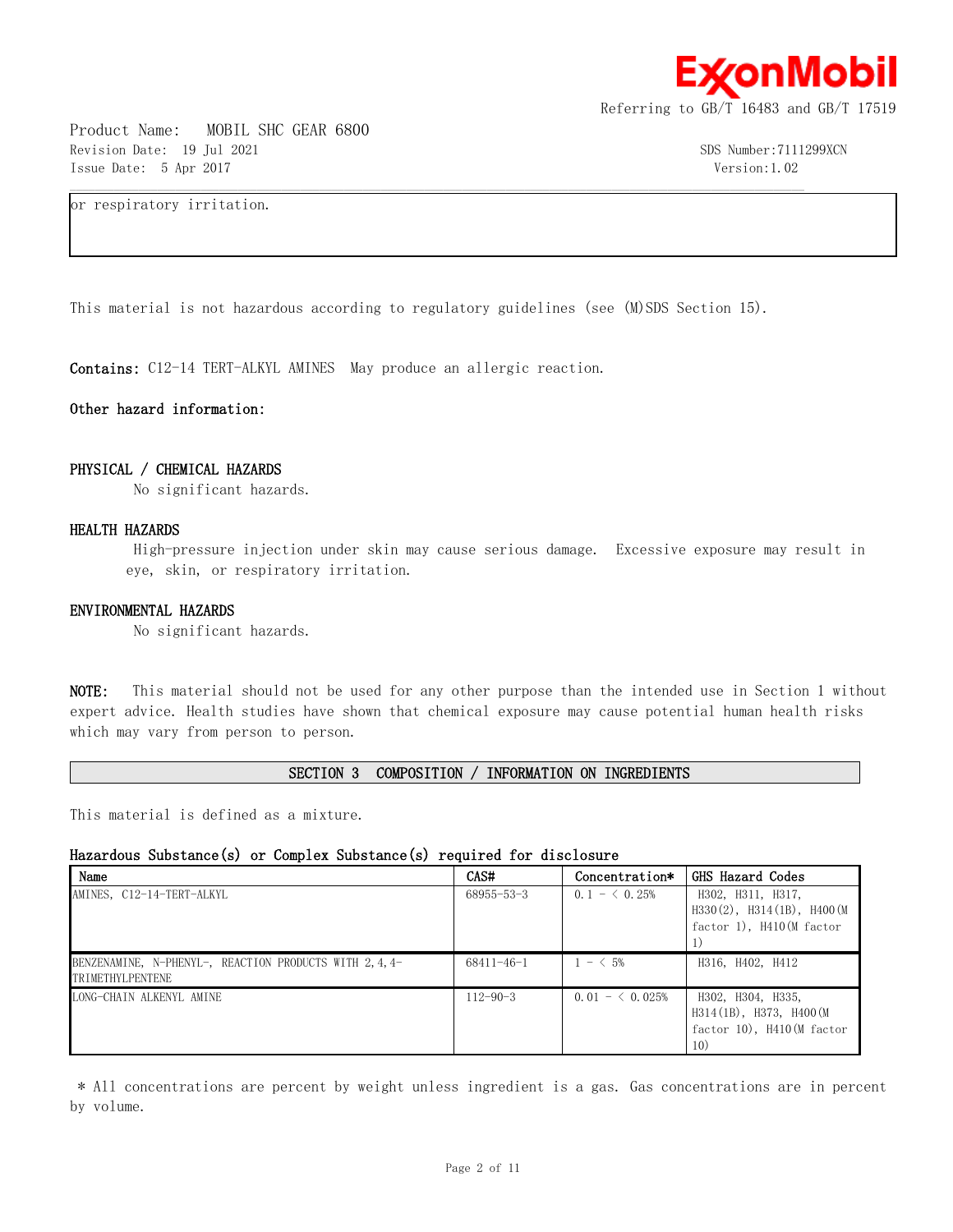

Product Name: MOBIL SHC GEAR 6800 Revision Date: 19 Jul 2021 SDS Number:7111299XCN Issue Date: 5 Apr 2017 Version:1.02

#### **SECTION 4 FIRST AID MEASURES**

 $\mathcal{L} = \{ \mathcal{L} = \{ \mathcal{L} = \{ \mathcal{L} = \{ \mathcal{L} = \{ \mathcal{L} = \{ \mathcal{L} = \{ \mathcal{L} = \{ \mathcal{L} = \{ \mathcal{L} = \{ \mathcal{L} = \{ \mathcal{L} = \{ \mathcal{L} = \{ \mathcal{L} = \{ \mathcal{L} = \{ \mathcal{L} = \{ \mathcal{L} = \{ \mathcal{L} = \{ \mathcal{L} = \{ \mathcal{L} = \{ \mathcal{L} = \{ \mathcal{L} = \{ \mathcal{L} = \{ \mathcal{L} = \{ \mathcal{$ 

# **FIRST AID: INHALATION**

Remove from further exposure. For those providing assistance, avoid exposure to yourself or others. Use adequate respiratory protection. If respiratory irritation, dizziness, nausea, or unconsciousness occurs, seek immediate medical assistance. If breathing has stopped, assist ventilation with a mechanical device or use mouth-to-mouth resuscitation.

## **SKIN CONTACT**

Wash contact areas with soap and water. If product is injected into or under the skin, or into any part of the body, regardless of the appearance of the wound or its size, the individual should be evaluated immediately by a physician as a surgical emergency. Even though initial symptoms from high pressure injection may be minimal or absent, early surgical treatment within the first few hours may significantly reduce the ultimate extent of injury.

## **EYE CONTACT**

Flush thoroughly with water. If irritation occurs, get medical assistance.

## **INGESTION**

First aid is normally not required. Seek medical attention if discomfort occurs.

## **IMPORTANT SYMPTOMS AND HEALTH EFFECTS**

Local necrosis as evidenced by delayed onset of pain and tissue damage a few hours after injection.

## **ADVICE TO PROTECT RESCUER**

Please refer to Section 8 for personal protection information.

## **NOTE TO PHYSICIAN**

The need to have special means for providing specific and immediate medical treatment available in the workplace is not expected.

## **SECTION 5 FIRE FIGHTING MEASURES**

## **EXTINGUISHING MEDIA**

**Appropriate Extinguishing Media:** Use water fog, foam, dry chemical or carbon dioxide (CO2) to extinguish flames.

**Inappropriate Extinguishing Media:** Straight streams of water

## **SPECIAL HAZARD WHEN ON FIRE**

In case of fire, see below for hazardous combustion products. Containers exposed to excessive heat from a fire may rupture.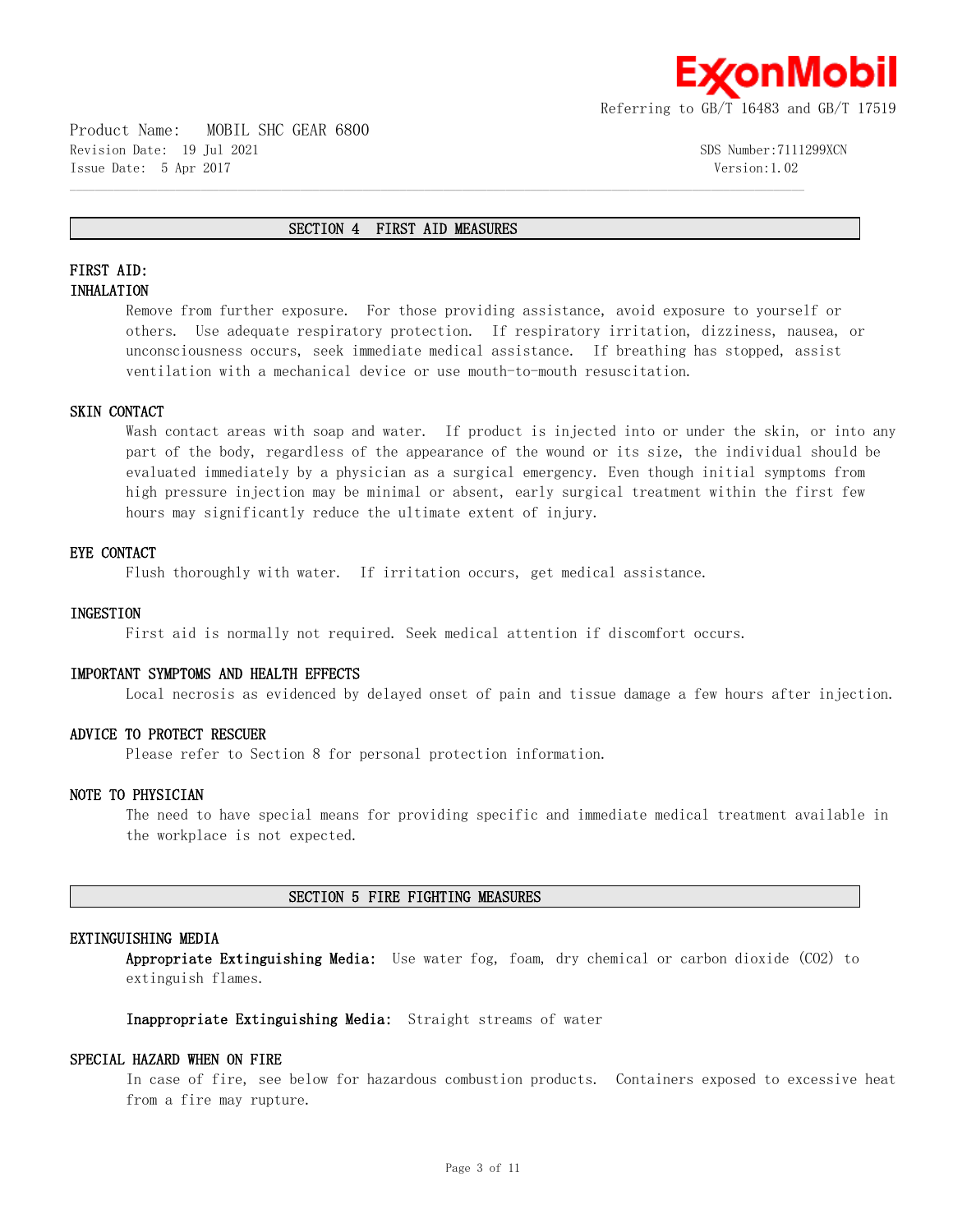

## **FIRE FIGHTING INSTRUCTIONS AND PROTECTIVE MEASURES**

## **FIRE FIGHTING**

**Fire Fighting Instructions:** Evacuate area. Prevent run-off from fire control or dilution from entering streams, sewers or drinking water supply. Fire-fighters should use standard protective equipment and in enclosed spaces, self-contained breathing apparatus (SCBA). Use water spray to cool fire exposed surfaces and to protect personnel.

**Hazardous Combustion Products:** Aldehydes, Incomplete combustion products, Oxides of carbon, Smoke, Fume, Sulphur oxides

#### **FLAMMABILITY PROPERTIES**

**Flash Point [Method]:** >210 C (410 F) [ ASTM D-92] **Flammable Limits (Approximate volume % in air):** LEL: 0.9 UEL: 7.0 **Autoignition Temperature:** N/D

## **SECTION 6 ACCIDENTAL RELEASE MEASURES**

 $\mathcal{L} = \{ \mathcal{L} = \{ \mathcal{L} = \{ \mathcal{L} = \{ \mathcal{L} = \{ \mathcal{L} = \{ \mathcal{L} = \{ \mathcal{L} = \{ \mathcal{L} = \{ \mathcal{L} = \{ \mathcal{L} = \{ \mathcal{L} = \{ \mathcal{L} = \{ \mathcal{L} = \{ \mathcal{L} = \{ \mathcal{L} = \{ \mathcal{L} = \{ \mathcal{L} = \{ \mathcal{L} = \{ \mathcal{L} = \{ \mathcal{L} = \{ \mathcal{L} = \{ \mathcal{L} = \{ \mathcal{L} = \{ \mathcal{$ 

#### **NOTIFICATION PROCEDURES**

In the event of a spill or accidental release, notify relevant authorities in accordance with all applicable regulations.

## **PROTECTIVE MEASURES**

Avoid contact with spilled material. See Section 5 for fire fighting information. See the Hazard Identification Section for Significant Hazards. See Section 4 for First Aid Advice. See Section 8 for advice on the minimum requirements for personal protective equipment. Additional protective measures may be necessary, depending on the specific circumstances and/or the expert judgment of the emergency responders.

#### **ENVIRONMENTAL PRECAUTIONS**

Large Spills: Dike far ahead of liquid spill for later recovery and disposal. Prevent entry into waterways, sewers, basements or confined areas.

#### **SPILL MANAGEMENT**

Land Spill: Stop leak if you can do so without risk. Recover by pumping or with suitable absorbent.

**Water Spill:** Stop leak if you can do so without risk. Confine the spill immediately with booms. Warn other shipping. Remove from the surface by skimming or with suitable absorbents. Seek the advice of a specialist before using dispersants.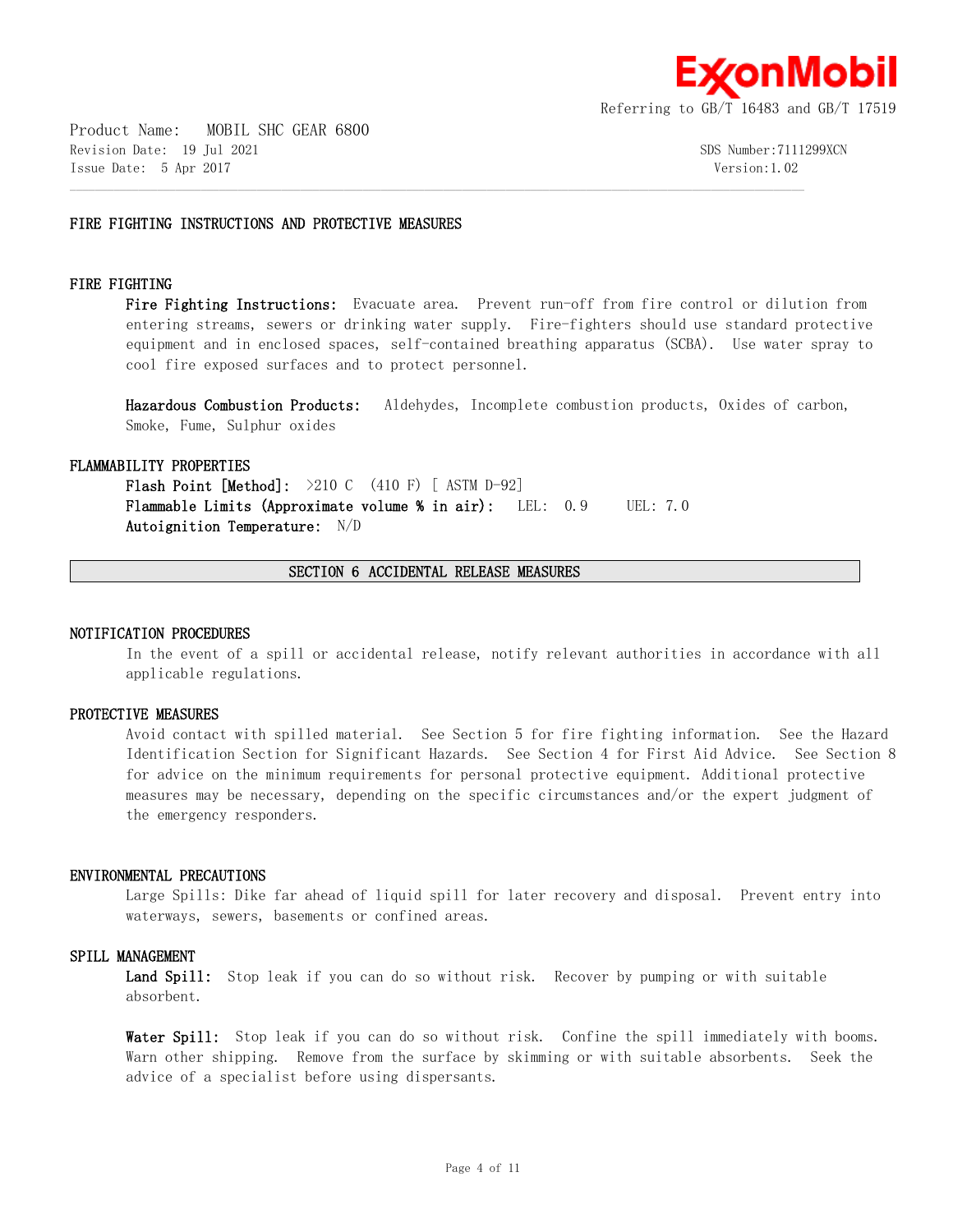

Product Name: MOBIL SHC GEAR 6800 Revision Date: 19 Jul 2021 SDS Number:7111299XCN Issue Date: 5 Apr 2017 Version:1.02

Water spill and land spill recommendations are based on the most likely spill scenario for this material; however, geographic conditions, wind, temperature, (and in the case of a water spill) wave and current direction and speed may greatly influence the appropriate action to be taken. For this reason, local experts should be consulted. Note: Local regulations may prescribe or limit action to be taken.

## **SECTION 7 HANDLING AND STORAGE**

 $\mathcal{L} = \{ \mathcal{L} = \{ \mathcal{L} = \{ \mathcal{L} = \{ \mathcal{L} = \{ \mathcal{L} = \{ \mathcal{L} = \{ \mathcal{L} = \{ \mathcal{L} = \{ \mathcal{L} = \{ \mathcal{L} = \{ \mathcal{L} = \{ \mathcal{L} = \{ \mathcal{L} = \{ \mathcal{L} = \{ \mathcal{L} = \{ \mathcal{L} = \{ \mathcal{L} = \{ \mathcal{L} = \{ \mathcal{L} = \{ \mathcal{L} = \{ \mathcal{L} = \{ \mathcal{L} = \{ \mathcal{L} = \{ \mathcal{$ 

#### **HANDLING**

Prevent small spills and leakage to avoid slip hazard. Material can accumulate static charges which may cause an electrical spark (ignition source). When the material is handled in bulk, an electrical spark could ignite any flammable vapors from liquids or residues that may be present (e.g., during switch-loading operations). Use proper bonding and/or earthing procedures. However, bonding and earthing may not eliminate the hazard from static accumulation. Consult local applicable standards for guidance. Additional references include American Petroleum Institute 2003 (Protection Against Ignitions Arising out of Static, Lightning and Stray Currents) or National Fire Protection Agency 77 (Recommended Practice on Static Electricity) or CENELEC CLC/TR 50404 (Electrostatics - Code of practice for the avoidance of hazards due to static electricity).

**Static Accumulator:** This material is a static accumulator.

## **STORAGE**

The type of container used to store the material may affect static accumulation and dissipation. Do not store in open or unlabelled containers.

## **SECTION 8 EXPOSURE CONTROLS / PERSONAL PROTECTION**

**Exposure limits/standards for materials that can be formed when handling this product:** When mists / aerosols can occur, the following are recommended: 5 mg/m3 - ACGIH TLV (inhalable fraction).

NOTE: Limits/standards shown for guidance only. Follow applicable regulations.

## **ENGINEERING CONTROLS**

The level of protection and types of controls necessary will vary depending upon potential exposure conditions. Control measures to consider:

No special requirements under ordinary conditions of use and with adequate ventilation.

#### **PERSONAL PROTECTION**

Personal protective equipment selections vary based on potential exposure conditions such as applications, handling practices, concentration and ventilation. Information on the selection of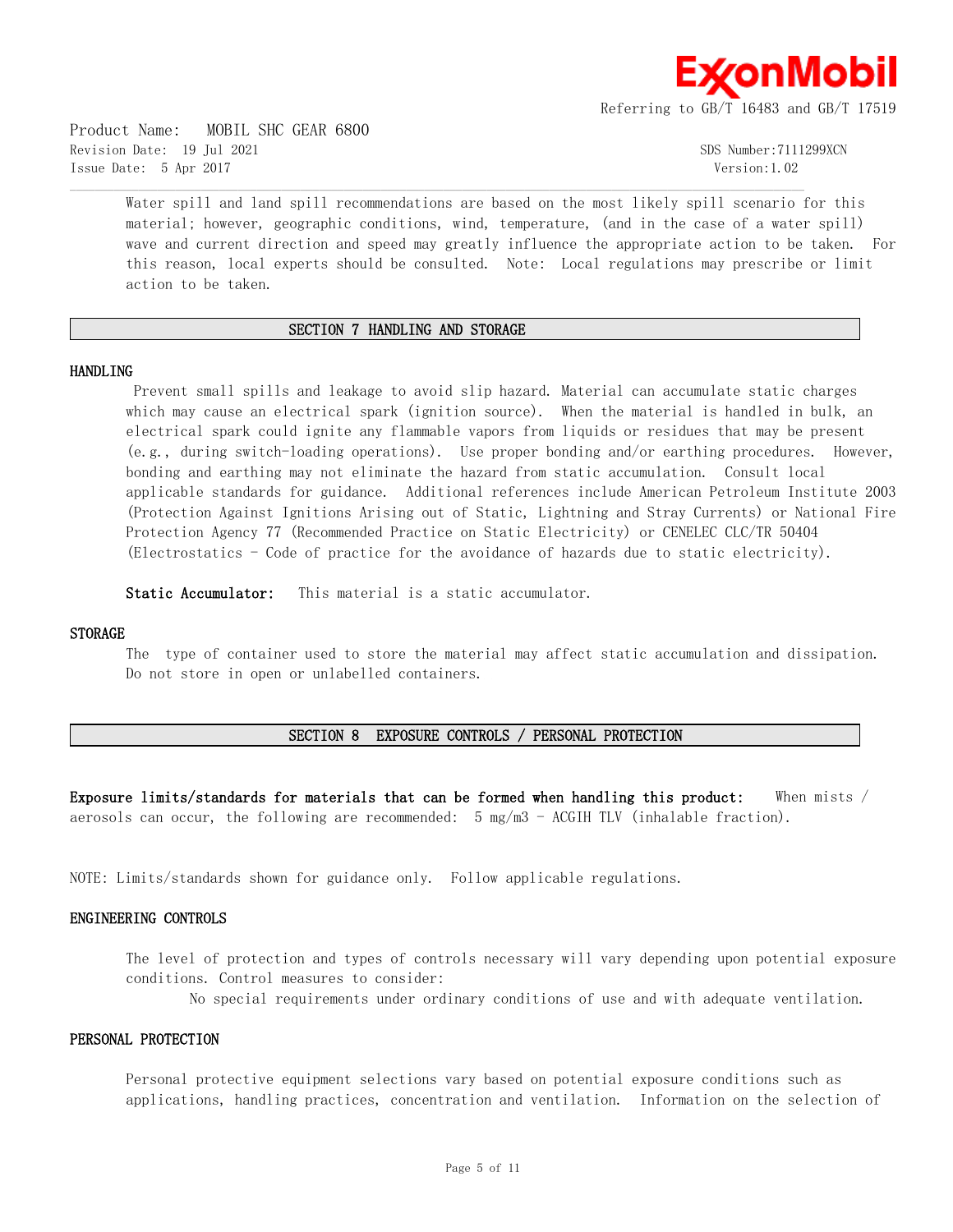

Product Name: MOBIL SHC GEAR 6800 Revision Date: 19 Jul 2021 SDS Number:7111299XCN Issue Date: 5 Apr 2017 Version:1.02

protective equipment for use with this material, as provided below, is based upon intended, normal usage.

 $\mathcal{L} = \{ \mathcal{L} = \{ \mathcal{L} = \{ \mathcal{L} = \{ \mathcal{L} = \{ \mathcal{L} = \{ \mathcal{L} = \{ \mathcal{L} = \{ \mathcal{L} = \{ \mathcal{L} = \{ \mathcal{L} = \{ \mathcal{L} = \{ \mathcal{L} = \{ \mathcal{L} = \{ \mathcal{L} = \{ \mathcal{L} = \{ \mathcal{L} = \{ \mathcal{L} = \{ \mathcal{L} = \{ \mathcal{L} = \{ \mathcal{L} = \{ \mathcal{L} = \{ \mathcal{L} = \{ \mathcal{L} = \{ \mathcal{$ 

**Respiratory Protection:** If engineering controls do not maintain airborne contaminant concentrations at a level which is adequate to protect worker health, an approved respirator may be appropriate. Respirator selection, use, and maintenance must be in accordance with regulatory requirements, if applicable. Types of respirators to be considered for this material include:

No special requirements under ordinary conditions of use and with adequate ventilation. Particulate filter when appropriate.

For high airborne concentrations, use an approved supplied-air respirator, operated in positive pressure mode. Supplied air respirators with an escape bottle may be appropriate when oxygen levels are inadequate, gas/vapour warning properties are poor, or if air purifying filter capacity/rating may be exceeded.

**Hand Protection:** Any specific glove information provided is based on published literature and glove manufacturer data. Glove suitability and breakthrough time will differ depending on the specific use conditions. Contact the glove manufacturer for specific advice on glove selection and breakthrough times for your use conditions. Inspect and replace worn or damaged gloves. The types of gloves to be considered for this material include:

No protection is ordinarily required under normal conditions of use. Nitrile, Viton

**Eye Protection:** If contact is likely, safety glasses with side shields are recommended.

**Skin and Body Protection:** Any specific clothing information provided is based on published literature or manufacturer data. The types of clothing to be considered for this material include: No skin protection is ordinarily required under normal conditions of use. In accordance with good industrial hygiene practices, precautions should be taken to avoid skin contact.

**Specific Hygiene Measures:** Always observe good personal hygiene measures, such as washing after handling the material and before eating, drinking, and/or smoking. Routinely wash work clothing and protective equipment to remove contaminants. Discard contaminated clothing and footwear that cannot be cleaned. Practice good housekeeping.

## **ENVIRONMENTAL CONTROLS**

Comply with applicable environmental regulations limiting discharge to air, water and soil. Protect the environment by applying appropriate control measures to prevent or limit emissions.

## **SECTION 9 PHYSICAL AND CHEMICAL PROPERTIES**

**Note: Physical and chemical properties are provided for safety, health and environmental considerations only and may not fully represent product specifications. Contact the Supplier for additional information.**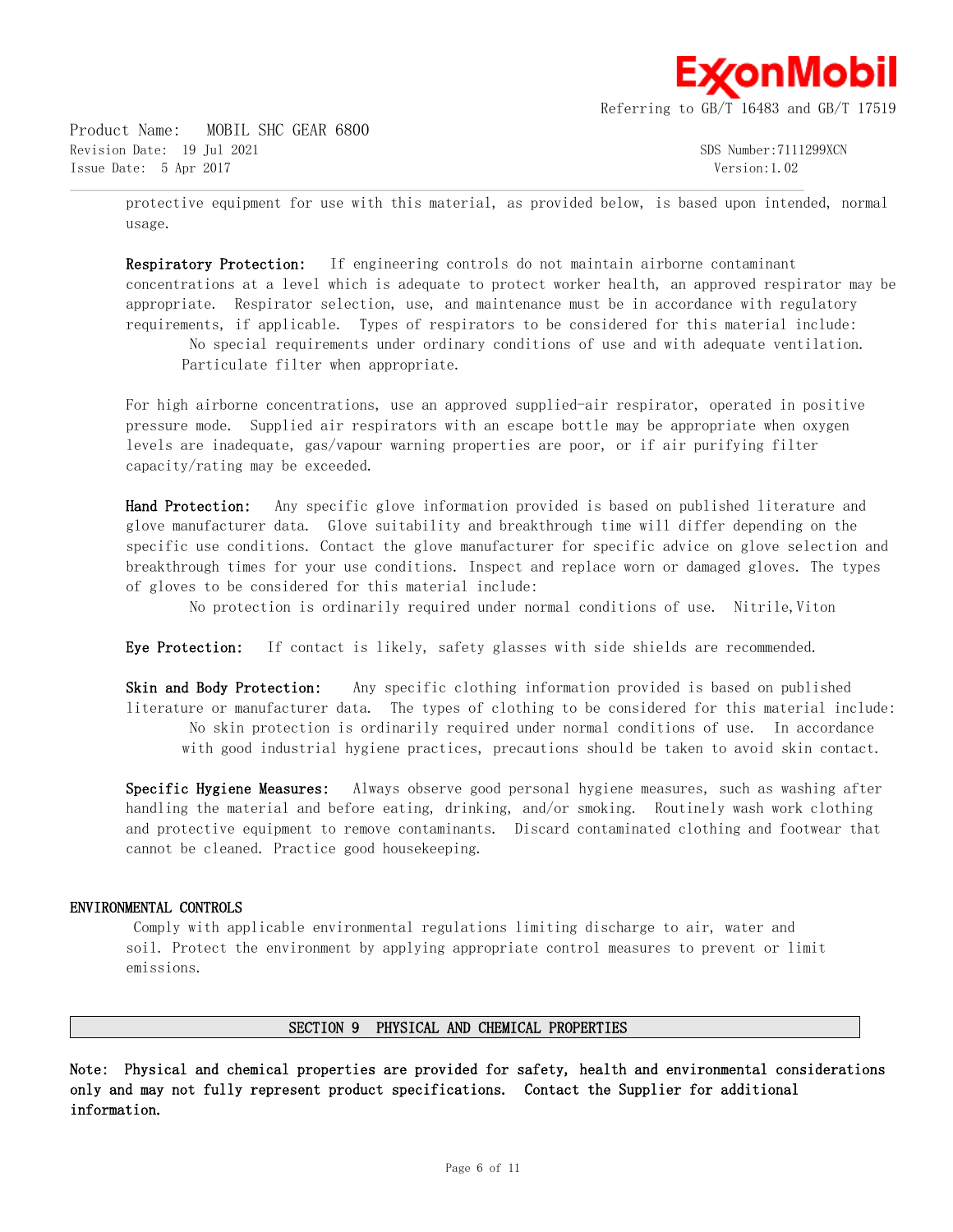

Product Name: MOBIL SHC GEAR 6800 Revision Date: 19 Jul 2021 305 Number:7111299XCN Issue Date: 5 Apr 2017 Version:1.02

**GENERAL INFORMATION Physical State:** Liquid **Colour:** Pale Yellow **Odour:** Characteristic **Odour Threshold:** N/D **IMPORTANT HEALTH, SAFETY, AND ENVIRONMENTAL INFORMATION Relative Density (at 15 C):** 0.897 [ASTM D1298] **Flash Point [Method]:** >210 C (410 F) [ ASTM D-92] **Flammable Limits (Approximate volume % in air):** LEL: 0.9 UEL: 7.0 **Flammability (Solid, Gas):** N/A **Autoignition Temperature:** N/D **Boiling Point / Range:** > 316 C (600 F) **Vapour Density (Air = 1):**  $> 2$  at 101 kPa **Vapour Pressure:** < 0.013 kPa (0.1 mm Hg) at 20 °C **Evaporation Rate (n-butyl acetate = 1):** N/D **pH:** N/A **Log Pow (n-Octanol/Water Partition Coefficient):** > 3.5 **Solubility in Water:** Negligible **Viscosity:** 8145 cSt (8145 mm2/sec) at 40 C | 357 cSt (357 mm2/sec) at 100 C [ASTM D 445] **Freezing Point:** N/D **Melting Point:** N/A **Decomposition Temperature:** N/D **Oxidizing Properties:** See Hazards Identification Section.

 $\mathcal{L} = \{ \mathcal{L} = \{ \mathcal{L} = \{ \mathcal{L} = \{ \mathcal{L} = \{ \mathcal{L} = \{ \mathcal{L} = \{ \mathcal{L} = \{ \mathcal{L} = \{ \mathcal{L} = \{ \mathcal{L} = \{ \mathcal{L} = \{ \mathcal{L} = \{ \mathcal{L} = \{ \mathcal{L} = \{ \mathcal{L} = \{ \mathcal{L} = \{ \mathcal{L} = \{ \mathcal{L} = \{ \mathcal{L} = \{ \mathcal{L} = \{ \mathcal{L} = \{ \mathcal{L} = \{ \mathcal{L} = \{ \mathcal{$ 

**OTHER INFORMATION**

**Pour Point:**  $-6$  C (21 F) [ ASTM D5950]

#### **SECTION 10 STABILITY AND REACTIVITY**

**STABILITY:** Material is stable under normal conditions.

**POSSIBILITY OF HAZARDOUS REACTIONS:** Hazardous polymerization will not occur.

**CONDITIONS TO AVOID:** Excessive heat. High energy sources of ignition.

**MATERIALS TO AVOID:** Strong oxidisers

**HAZARDOUS DECOMPOSITION PRODUCTS:** Material does not decompose at ambient temperatures.

## **SECTION 11 TOXICOLOGICAL INFORMATION**

## **INFORMATION ON TOXICOLOGICAL EFFECTS**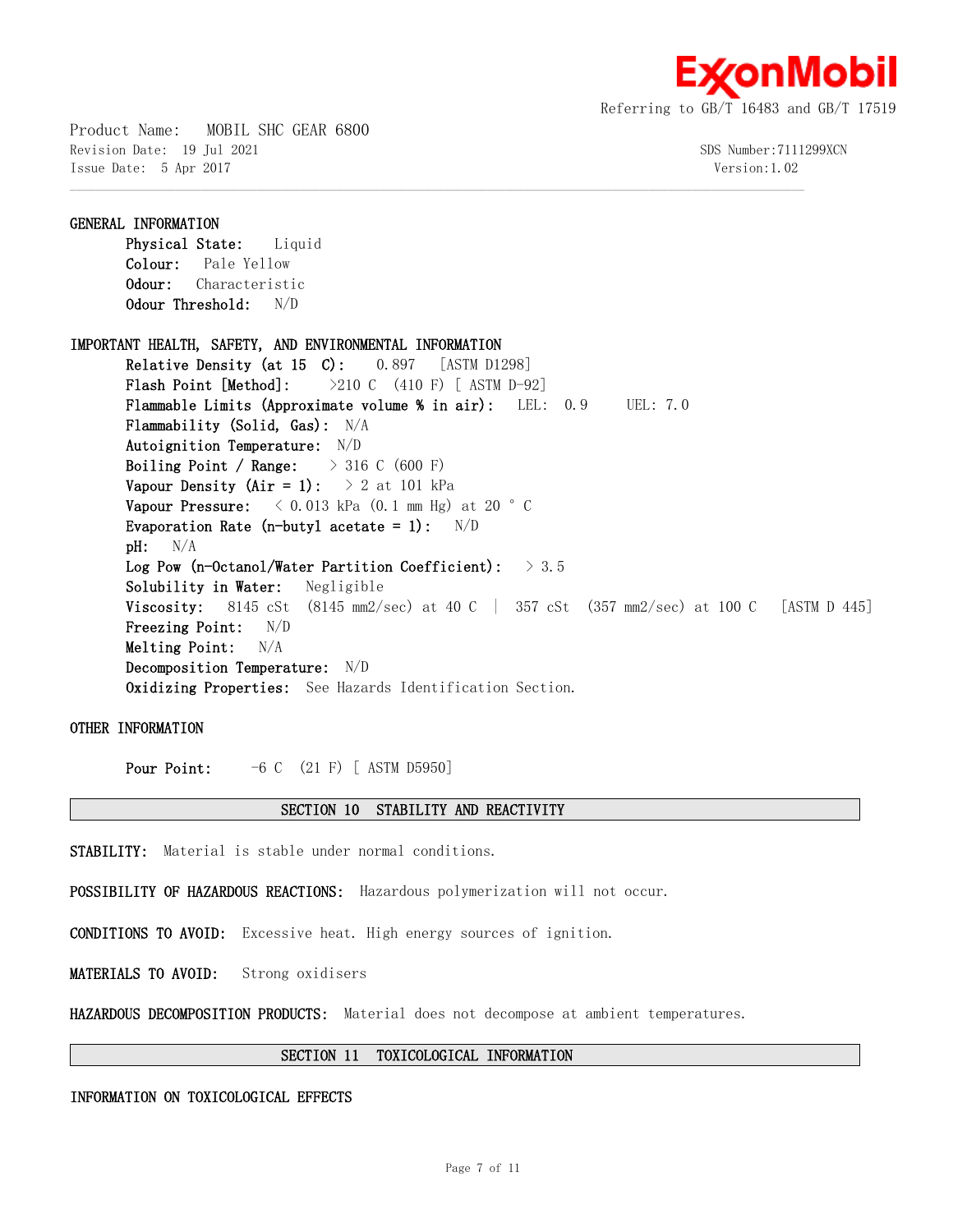**ExconMobil** 

Referring to GB/T 16483 and GB/T 17519

Product Name: MOBIL SHC GEAR 6800 Revision Date: 19 Jul 2021 3DS Number:7111299XCN Issue Date: 5 Apr 2017 Version:1.02

| Hazard Class                                  | Conclusion / Remarks                                        |
|-----------------------------------------------|-------------------------------------------------------------|
| Inhalation                                    |                                                             |
| Acute Toxicity: No end point data for         | Minimally Toxic. Based on assessment of the components.     |
| material.                                     |                                                             |
| Irritation: No end point data for             | Negligible hazard at ambient/normal handling temperatures.  |
| material.                                     |                                                             |
| Ingestion                                     |                                                             |
| Acute Toxicity: No end point data for         | Minimally Toxic. Based on assessment of the components.     |
| material.                                     |                                                             |
| Skin                                          |                                                             |
| Acute Toxicity: No end point data for         | Minimally Toxic. Based on assessment of the components.     |
| material.                                     |                                                             |
| Skin Corrosion/Irritation: No end point       | Negligible irritation to skin at ambient temperatures.      |
| data for material.                            | Based on assessment of the components.                      |
| Eye                                           |                                                             |
| Serious Eye Damage/Irritation: No end         | May cause mild, short-lasting discomfort to eyes. Based on  |
| point data for material.                      | assessment of the components.                               |
| Sensitisation                                 |                                                             |
| Respiratory Sensitization: No end point       | Not expected to be a respiratory sensitizer.                |
| data for material.                            |                                                             |
| Skin Sensitization: No end point data         | Not expected to be a skin sensitizer. Based on assessment   |
| for material.                                 | of the components.                                          |
| Aspiration: Data available.                   | Not expected to be an aspiration hazard. Based on physico-  |
|                                               | chemical properties of the material.                        |
| Germ Cell Mutagenicity: No end point          | Not expected to be a germ cell mutagen. Based on assessment |
| data for material.                            | of the components.                                          |
| <b>Carcinogenicity:</b> No end point data for | Not expected to cause cancer. Based on assessment of the    |
| material.                                     | components.                                                 |
| Reproductive Toxicity: No end point           | Not expected to be a reproductive toxicant. Based on        |
| data for material.                            | assessment of the components.                               |
| Lactation: No end point data for              | Not expected to cause harm to breast-fed children.          |
| material.                                     |                                                             |
| Specific Target Organ Toxicity (STOT)         |                                                             |
| Single Exposure: No end point data for        | Not expected to cause organ damage from a single exposure.  |
| material.                                     |                                                             |
| Repeated Exposure: No end point data          | Not expected to cause organ damage from prolonged or        |
| for material.                                 | repeated exposure. Based on assessment of the components.   |

 $\mathcal{L} = \{ \mathcal{L} = \{ \mathcal{L} = \{ \mathcal{L} = \{ \mathcal{L} = \{ \mathcal{L} = \{ \mathcal{L} = \{ \mathcal{L} = \{ \mathcal{L} = \{ \mathcal{L} = \{ \mathcal{L} = \{ \mathcal{L} = \{ \mathcal{L} = \{ \mathcal{L} = \{ \mathcal{L} = \{ \mathcal{L} = \{ \mathcal{L} = \{ \mathcal{L} = \{ \mathcal{L} = \{ \mathcal{L} = \{ \mathcal{L} = \{ \mathcal{L} = \{ \mathcal{L} = \{ \mathcal{L} = \{ \mathcal{$ 

# **TOXICITY FOR SUBSTANCES**

| <b>NAME</b>               | LACUTE TOXICITY                                            |
|---------------------------|------------------------------------------------------------|
| AMINES, C12-14-TERT-ALKYL | Dermal Lethality: LD 50 251 mg/kg (Rat); Inhalation        |
|                           | Lethality: 4 hour(s) LC50 1.19 $mg/1$ (Vapour) (Rat); Oral |
|                           | Lethality: LD 50 612 $mg/kg$ (Rat)                         |

# **OTHER INFORMATION**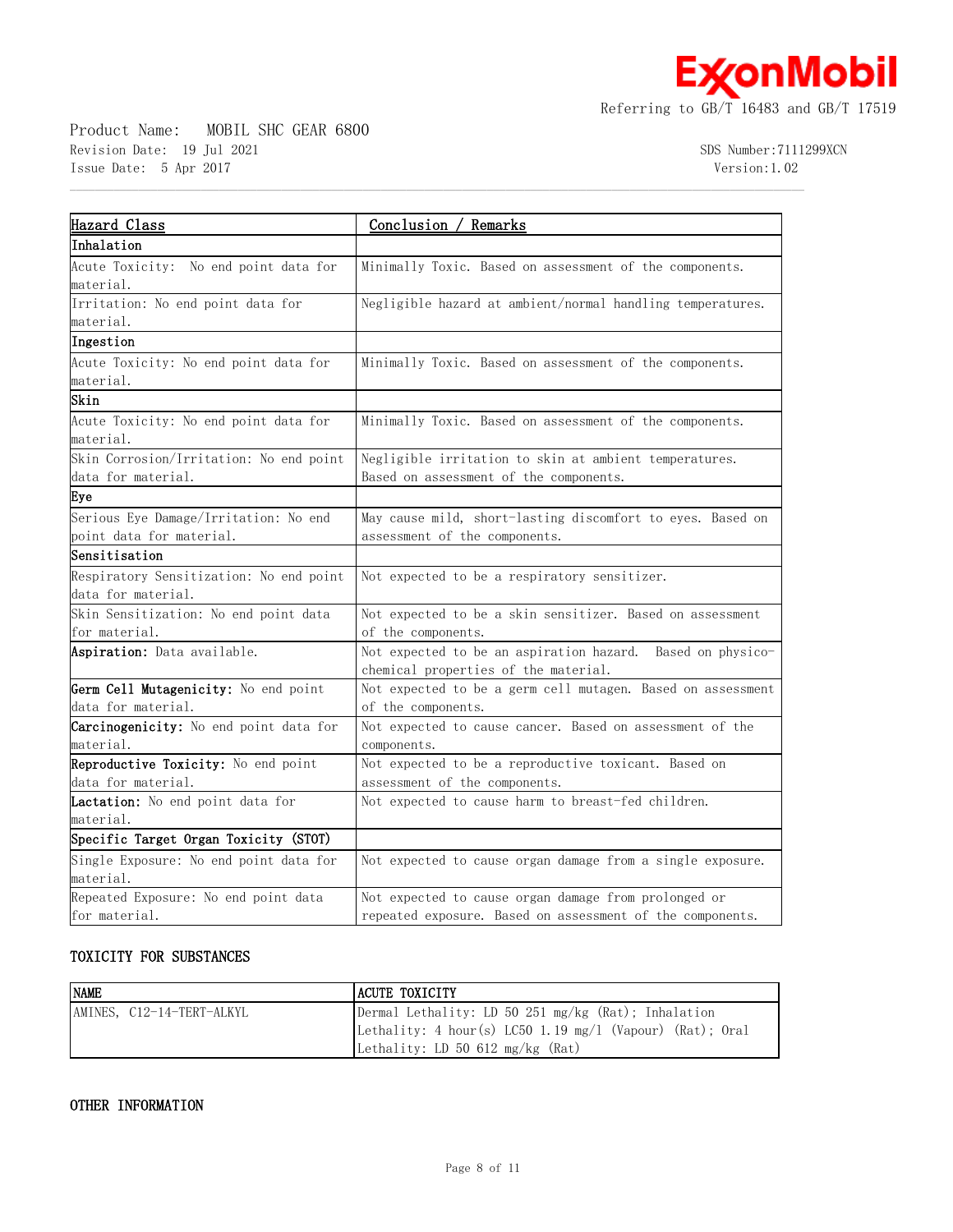

Product Name: MOBIL SHC GEAR 6800 Revision Date: 19 Jul 2021 SDS Number:7111299XCN Issue Date: 5 Apr 2017 Version:1.02

#### **For the product itself:**

Repeated and/or prolonged exposure may cause irritation to the skin, eyes, or respiratory tract. Component concentrations in this formulation would not be expected to cause skin sensitization, based on tests of the components, this formulation, or similar formulations.

 $\mathcal{L} = \{ \mathcal{L} = \{ \mathcal{L} = \{ \mathcal{L} = \{ \mathcal{L} = \{ \mathcal{L} = \{ \mathcal{L} = \{ \mathcal{L} = \{ \mathcal{L} = \{ \mathcal{L} = \{ \mathcal{L} = \{ \mathcal{L} = \{ \mathcal{L} = \{ \mathcal{L} = \{ \mathcal{L} = \{ \mathcal{L} = \{ \mathcal{L} = \{ \mathcal{L} = \{ \mathcal{L} = \{ \mathcal{L} = \{ \mathcal{L} = \{ \mathcal{L} = \{ \mathcal{L} = \{ \mathcal{L} = \{ \mathcal{$ 

## **Contains:**

Synthetic base oils: Not expected to cause significant health effects under conditions of normal use, based on laboratory studies with the same or similar materials. Not mutagenic or genotoxic. Not sensitising in test animals and humans.

## **IARC Classification:**

**The following ingredients are cited on the lists below:** None.

|                     | --REGULATORY LISTS SEARCHED- |               |
|---------------------|------------------------------|---------------|
| $1 = \text{IARC}$ 1 | $2 = \text{IARC} 2A$         | $3 = IARC 2B$ |

## **SECTION 12 ECOLOGICAL INFORMATION**

The information given is based on data for the material, components of the material, or for similar materials, through the application of bridging principals.

### **ECOTOXICITY**

Material -- Not expected to be harmful to aquatic organisms.

## **MOBILITY**

Base oil component -- Low solubility and floats and is expected to migrate from water to the land. Expected to partition to sediment and wastewater solids.

#### **SECTION 13 DISPOSAL CONSIDERATIONS**

Disposal recommendations based on material as supplied. Disposal must be in accordance with current applicable laws and regulations, and material characteristics at time of disposal. Waste producers need to assess the actual process used when generating the waste and its contaminants in order to assign the proper waste disposal code(s).

#### **DISPOSAL RECOMMENDATIONS**

Product is suitable for burning in an enclosed controlled burner for fuel value or disposal by supervised incineration at very high temperatures to prevent formation of undesirable combustion products. Protect the environment. Dispose of used oil at designated sites. Minimize skin contact. Do not mix used oils with solvents, brake fluids or coolants.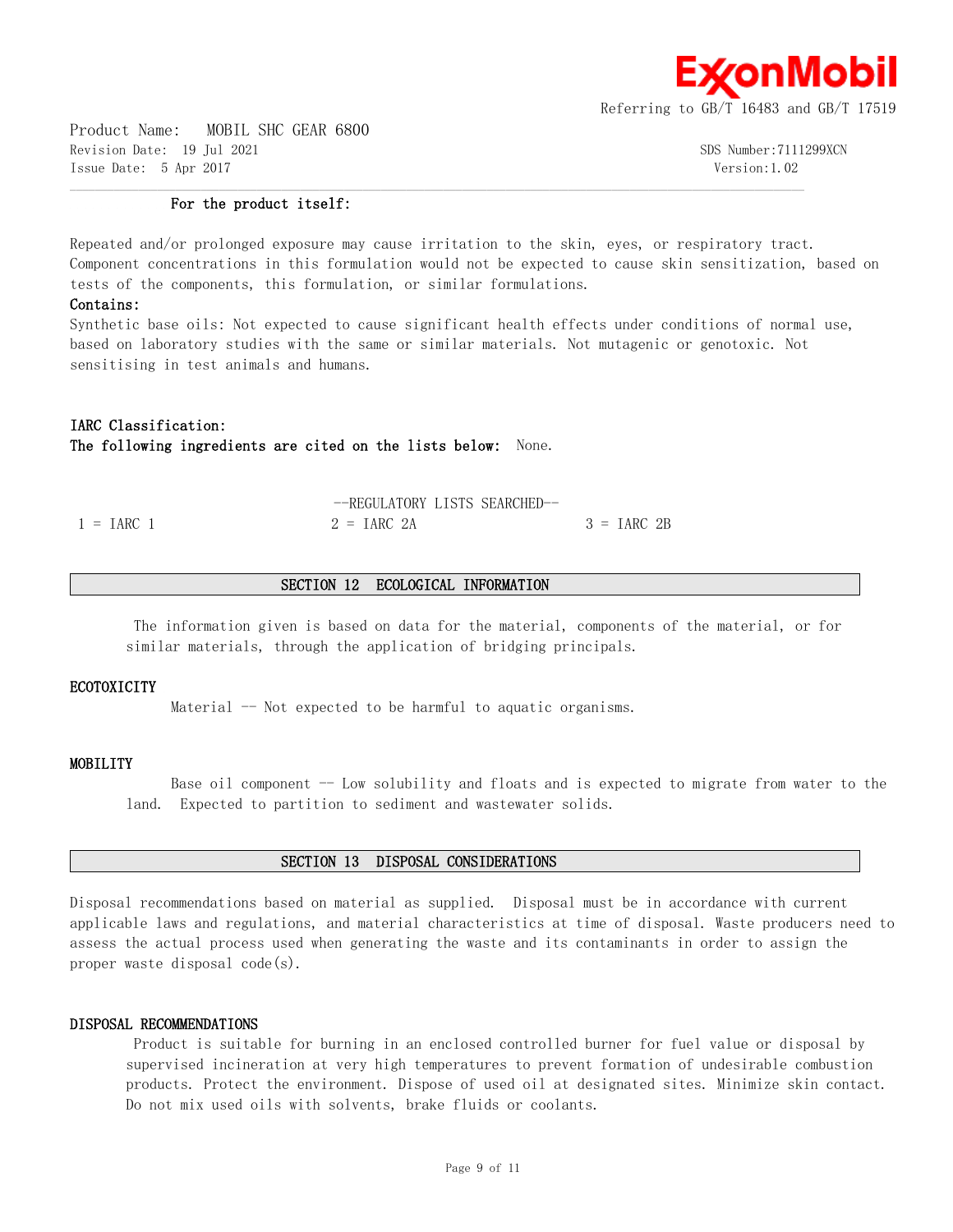

Product Name: MOBIL SHC GEAR 6800 Revision Date: 19 Jul 2021 SDS Number:7111299XCN Issue Date: 5 Apr 2017 Version:1.02

**Empty Container Warning** Empty Container Warning (where applicable): Empty containers may contain residue and can be dangerous. Do not attempt to refill or clean containers without proper instructions. Empty drums should be completely drained and safely stored until appropriately reconditioned or disposed. Empty containers should be taken for recycling, recovery, or disposal through suitably qualified or licensed contractor and in accordance with governmental regulations. DO NOT PRESSURISE, CUT, WELD, BRAZE, SOLDER, DRILL, GRIND, OR EXPOSE SUCH CONTAINERS TO HEAT, FLAME, SPARKS, STATIC ELECTRICITY, OR OTHER SOURCES OF IGNITION. THEY MAY EXPLODE AND CAUSE INJURY OR DEATH.

## **SECTION 14 TRANSPORT INFORMATION**

 $\mathcal{L} = \{ \mathcal{L} = \{ \mathcal{L} = \{ \mathcal{L} = \{ \mathcal{L} = \{ \mathcal{L} = \{ \mathcal{L} = \{ \mathcal{L} = \{ \mathcal{L} = \{ \mathcal{L} = \{ \mathcal{L} = \{ \mathcal{L} = \{ \mathcal{L} = \{ \mathcal{L} = \{ \mathcal{L} = \{ \mathcal{L} = \{ \mathcal{L} = \{ \mathcal{L} = \{ \mathcal{L} = \{ \mathcal{L} = \{ \mathcal{L} = \{ \mathcal{L} = \{ \mathcal{L} = \{ \mathcal{L} = \{ \mathcal{$ 

**China List of Dangerous Goods (GB 12268 - 2012)** : Not Regulated for Land Transport

**INTERNATIONAL CLASSIFICATION FOR TRANSPORT SEA (IMDG):** Not Regulated for Sea Transport according to IMDG-Code

**Marine Pollutant:** No

AIR (IATA): Not Regulated for Air Transport

## **SECTION 15 REGULATORY INFORMATION**

This material is not considered hazardous according to The General Rule for Classification and Hazard Communication of Chemicals (GB 13690-2009).

#### **REGULATORY STATUS AND APPLICABLE LAWS AND REGULATIONS**

**The General Rules for preparation of precautionary label for Chemicals (GB 15258-2009):** Not Regulated

**Law of the People's Republic of China on Prevention and Control of Environmental Pollution by Solid Waste:** See Disposal Considerations section.

**Listed or exempt from listing/notification on the following chemical inventories :** AIIC, DSL, ENCS, IECSC, ISHL, KECI, PICCS, TCSI, TSCA

#### **SECTION 16 OTHER INFORMATION**

# **N/D = Not determined, N/A = Not applicable**

**KEY TO THE H-CODES CONTAINED IN SECTION 3 OF THIS DOCUMENT (for information only):**

H302: Harmful if swallowed; Acute Tox Oral, Cat 4